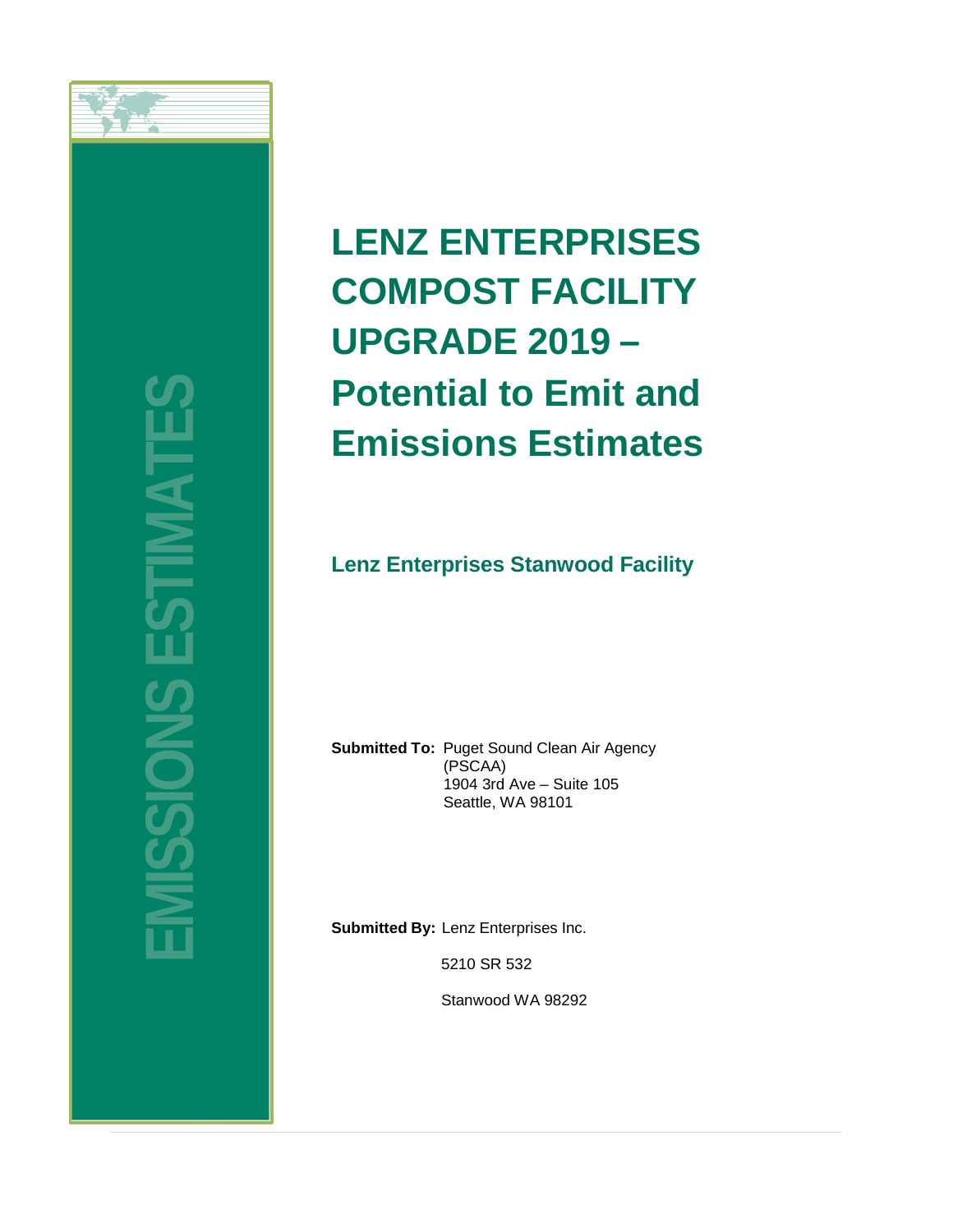# **Contents**

| $\label{eq:1} \mbox{Introduction} \,\, \ldots \,\, \ldots \,\, \ldots \,\, \ldots \,\, \ldots \,\, \ldots \,\, \ldots \,\, \ldots \,\, \ldots \,\, \ldots \,\, \ldots \,\, \ldots \,\, \ldots \,\, \ldots \,\, \ldots \,\, \ldots \,\, \ldots \,\, \ldots \,\, \ldots \,\, \ldots \,\, \ldots \,\, \ldots \,\, \ldots \,\, \ldots \,\, \ldots \,\, \ldots \,\, \ldots \,\, \ldots \,\, \ldots \,\, \ldots \,\, \ldots \,\, \ldots \,\, \ldots \,\, \ldots \,\,$ |
|-----------------------------------------------------------------------------------------------------------------------------------------------------------------------------------------------------------------------------------------------------------------------------------------------------------------------------------------------------------------------------------------------------------------------------------------------------------------|
|                                                                                                                                                                                                                                                                                                                                                                                                                                                                 |
|                                                                                                                                                                                                                                                                                                                                                                                                                                                                 |
|                                                                                                                                                                                                                                                                                                                                                                                                                                                                 |
|                                                                                                                                                                                                                                                                                                                                                                                                                                                                 |
|                                                                                                                                                                                                                                                                                                                                                                                                                                                                 |
|                                                                                                                                                                                                                                                                                                                                                                                                                                                                 |
|                                                                                                                                                                                                                                                                                                                                                                                                                                                                 |
|                                                                                                                                                                                                                                                                                                                                                                                                                                                                 |
| Particulate Matter (PM), Sulfur dioxide (SOx) Nitrous oxides (NOx) and Carbon dioxide (CO) 10                                                                                                                                                                                                                                                                                                                                                                   |
|                                                                                                                                                                                                                                                                                                                                                                                                                                                                 |
|                                                                                                                                                                                                                                                                                                                                                                                                                                                                 |
|                                                                                                                                                                                                                                                                                                                                                                                                                                                                 |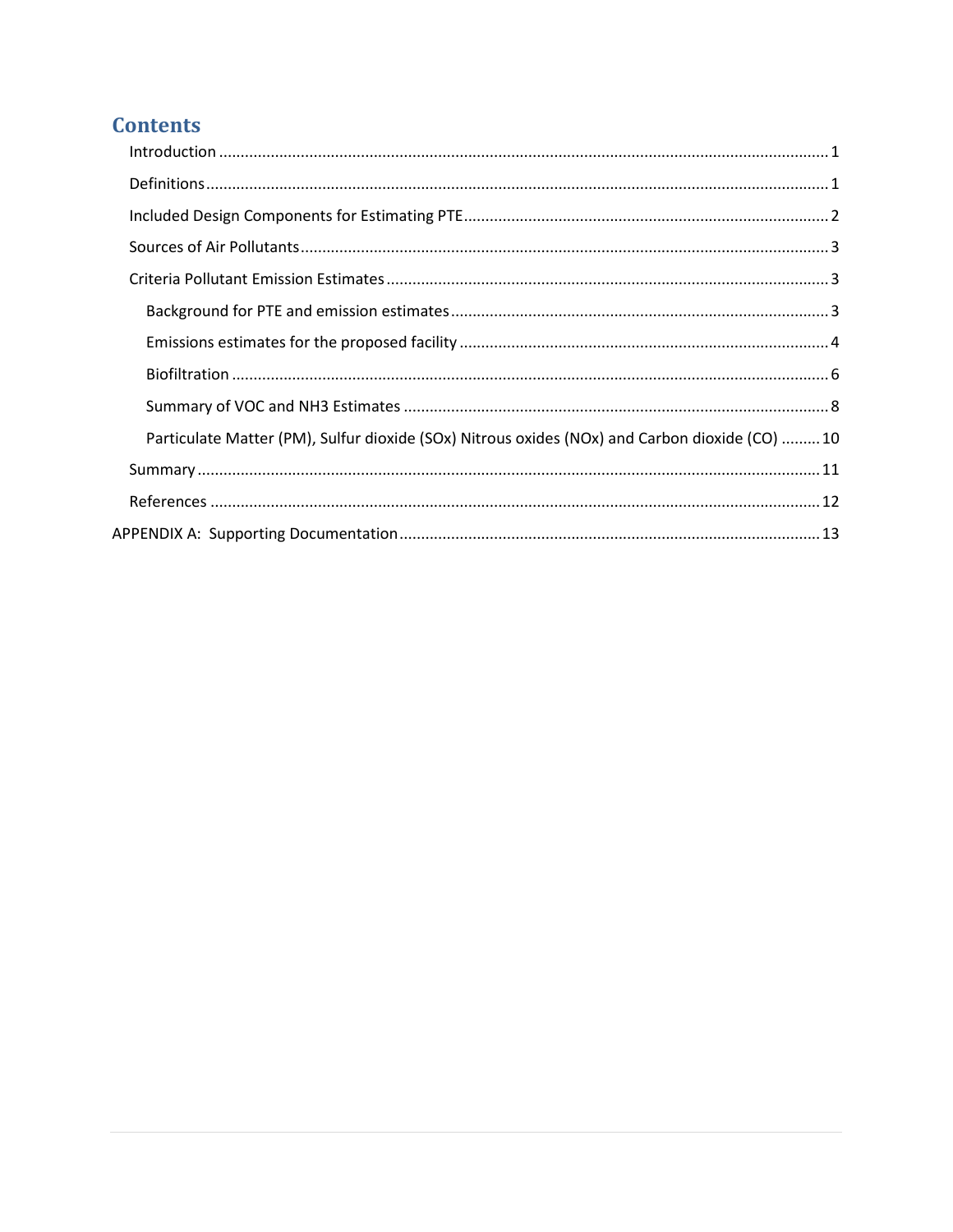## <span id="page-2-0"></span>**Introduction**

Lenz Enterprises Inc. has submitted an application to the Puget Sound Clean Air Agency (PSCAA) to expand their commercial compost facility in Stanwood WA. As a result emissions and Potential to Emit must be estimated. Estimates of carbon monoxide (CO), nitrogen oxides (NOx), particulate matter (PM10), sulfur oxides (SOx) and volatile organic compounds (VOC) have been prepared.

This document accompanies the attached report entitled "Lenz Enterprises Compost Facility, Proposed Facility Expansion" prepared by EnviroComp Consulting. No regulatory agency with jurisdiction over the Lenz facility (PSCAA, the Washington State Department of Ecology, Environmental Protection Agency (EPA) has defined emission factors (EF) for commercial composting facilities; or an established method to determine those factors. Therefore a description of applicable methods to determine these emissions is provided for the facility. A description of the method and assumptions to determine PTE is also provided.

## <span id="page-2-1"></span>**Definitions**

**Potential to emit: WAC 173-400-030 Definitions. (76)** "Potential to emit" means the maximum capacity of a source to emit a pollutant under its physical and operational design. Any physical or operational limitation on the capacity of the source to emit a pollutant, including air pollution control equipment and restrictions on hours of operation or on the type or amount of material combusted, stored, or processed, shall be treated as part of its design only if the limitation or the effect it would have on emissions is enforceable. Secondary emissions do not count in determining the potential to emit of a source.

**Small quantity emission rate (SQER)** means a level of emissions below which dispersion modeling is not required to demonstrate compliance with acceptable source impact levels. SQERs are listed in WAC 173- 460-150.

**Criteria air pollutant**: Air pollutants or classes of pollutants regulated by the EPA for which National Ambient Air Quality Standards (NAAQS) have been established.

**Emission factor**: A number that shows the relationship between an air emission and a measure of production (e.g., pounds of emissions per pound of material input)

**Toxic air pollutant (TAP)** means any toxic air pollutant listed in WAC 173-460-150.

**EPA guidance on inclusion of physical and operational design components: EPA-456/B-98-003; October 1998.** Control measures can qualify as limitations that reduce your maximum capacity only if they are operated and maintained continuously for reasons other than air quality protection. Examples of using controls for purposes other than for air quality include: quality control, product recovery, or operating efficiency. For example, at a dry cleaning facility, a closed loop dry cleaning machine may be used for operating efficiency. As a side effect, emissions of HAPs and VOCs may also be reduced.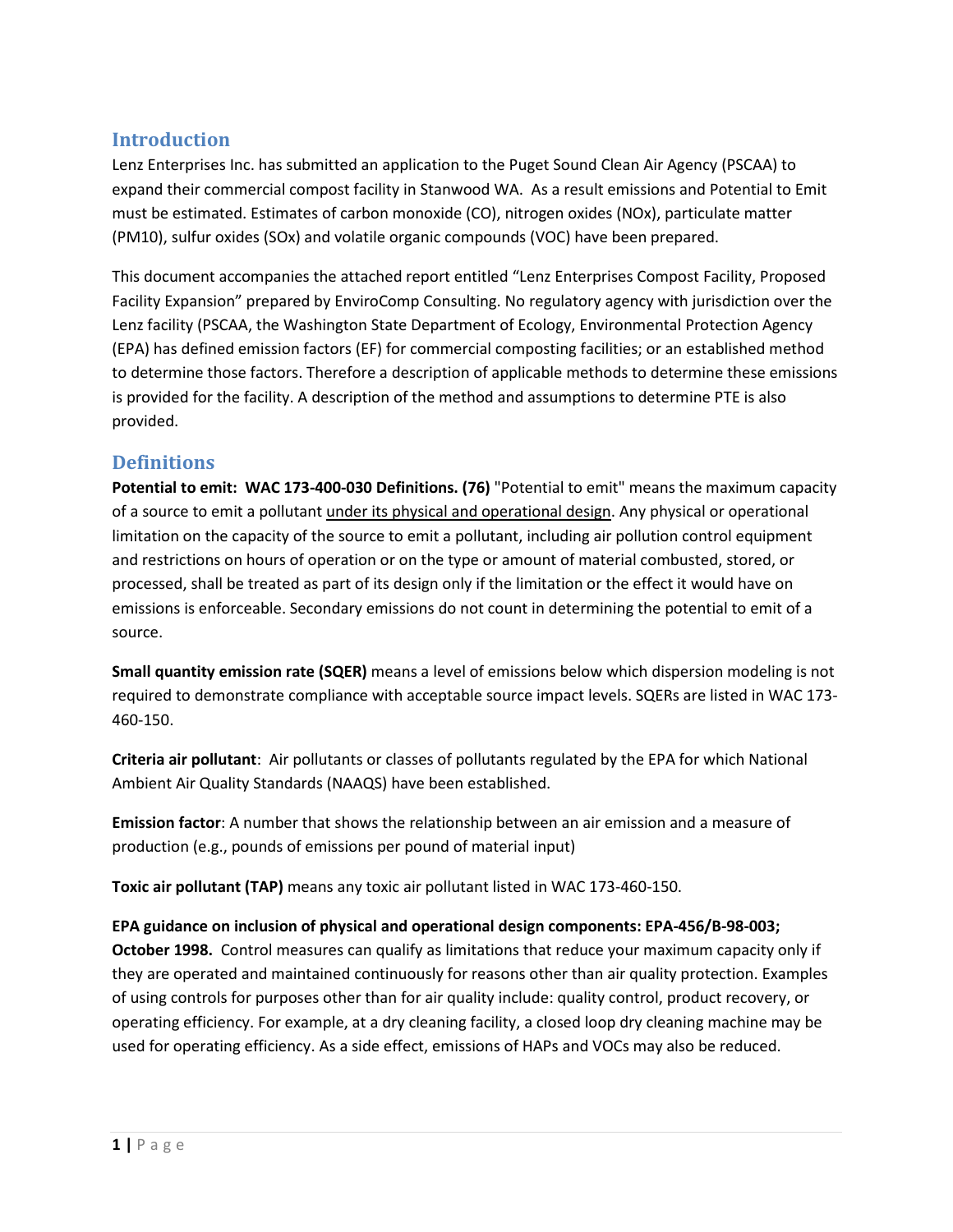Following are descriptions of Lenz physical and operational designs that are used in PTE calculation along with descriptions of operation and maintenance conditions.

# <span id="page-3-0"></span>**Included Design Components for Estimating PTE**

Air emissions and PTE were calculated based on the proposed maximum permitted feedstock throughput for the proposed facility (150,000 tpy) and emission factors and control efficiencies derived from testing at the site, consistent with applicable published literature. Calculations are provided in this document along with emissions factors (EF) used and any assumptions made in calculating emissions.

Emission estimates and PTE for the site are identical since all major components of the system meet regulatory criteria to be considered under the system's physical and operational design and are enforceable. The following major physical and operational design components were used for PTE calculations and emission estimates for the Lenz Compost Facility.

- 1. CASP: The Covered Aerated Static Pile (CASP) system is the primary system for Phase I composting at the Lenz Compost Facility (LCF). The system is operated continuously for quality control (meeting regulatory time and temperature requirements, and vector attraction reduction); product recovery (finished product introduction into the CASP is an integral part of material flow) and operating efficiency (CASP's provide the highest level of operating efficiency in the composting industry). CASP are considered BACT by many organizations (California Air Resources Board (CARB), State of Colorado). The Engineered Compost System (ECS) design at the LCF utilizes temperature control to create an enhanced homogenous environment for microbes. This enhanced environment reduces VOCs and other emissions by creating a more efficient and dense population of microbes. The operating times of both positive and negative aeration can be varied, as well as the flow rate of air. These controls can help to create an operating environment that reduces emissions.
- 2. CASP Positive Air Biofilter: Lenz employs a biofilter layer on top of each CASP zone for quality control, operating efficiency, and product recovery. This biofilter insulates the pile and maintains time/temperature/moisture near the surface of the pile. Without this cover the top several inches of the pile might not meet time and temperature regulatory requirements. The biofilter cover is also a vector attraction reduction method for quality control and provides for product recovery of compost overs into the process providing initial inoculation of the pile.
- 3. Engineered biofilter. The engineered biofilter, in addition to acting as an emissions control device, is an integral part of the ECS ASP system and provides quality control, product recovery, and operating efficiency. Leachate is delivered to the engineered biofilters daily to maintain moisture and microbial populations (quality control) and to balance site water use (product recovery). Leachate is consumed and used for optimum biofilter function which is an integral part of the site water balance providing quality and quantity control of leachate, product recovery and operating efficiency.

<span id="page-3-1"></span>Each of these operational design features is enforceable because they are, or can be, contained within a permit issued pursuant to an EPA-approved permitting program; and they are enforceable as a practical matter (as evidenced by similar permit inclusions).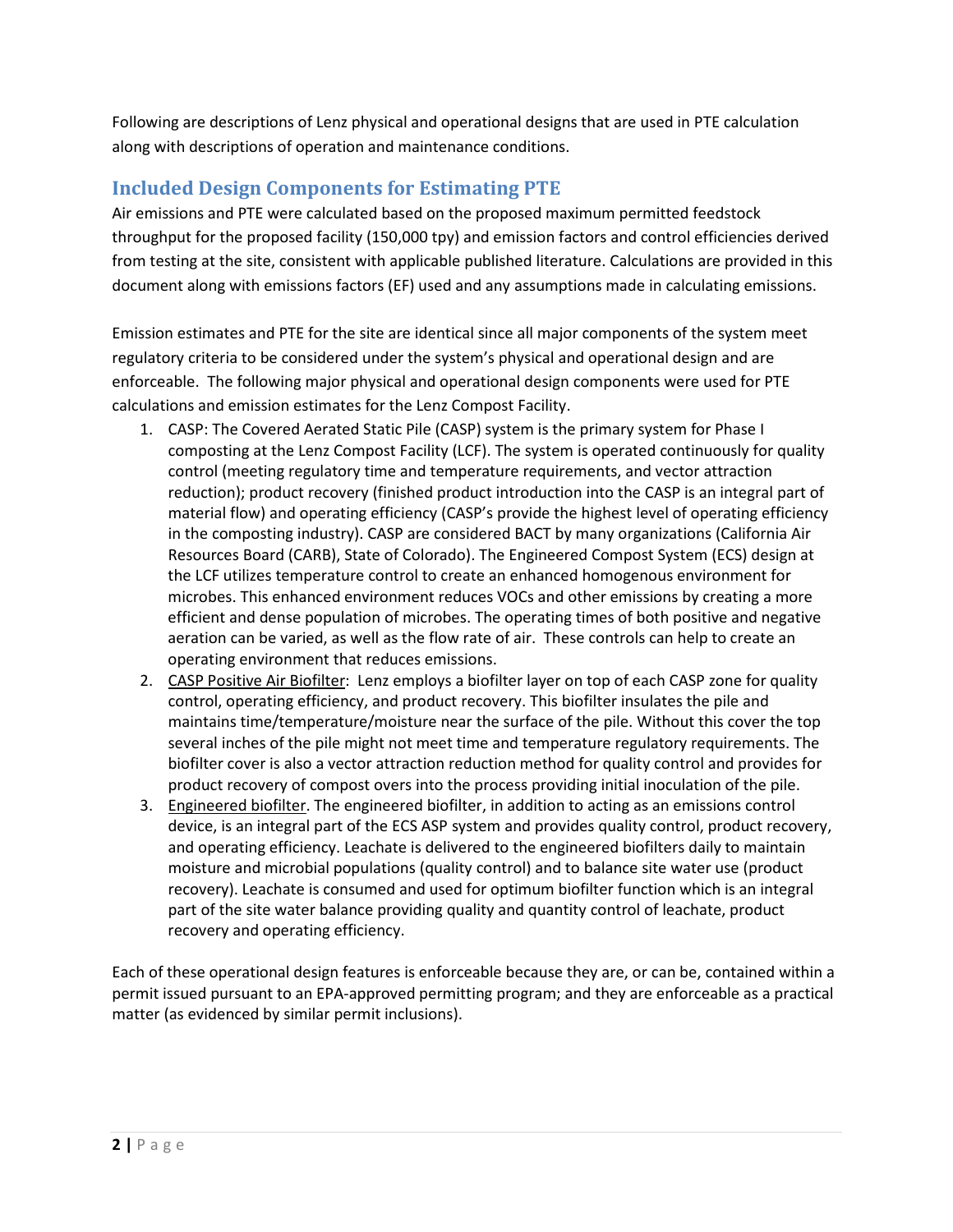# **Sources of Air Pollutants**

Sources of air pollution emissions from the proposed operation include:

- 1. Commercial green waste and food waste composting operations using Covered Aerated Static Pile with integral engineered biofilters and Windrow composting technologies
- 2. Portable screening and grinding operations
- 3. Transportation of feedstocks
- 4. Stationary reciprocating internal combustion engines (RICE)

Source no. 1 is proposed to increase from 75,000 tons of wet feedstock per year to 150,000 tons of wet feedstock per year and is included in this analysis. Source No. 2 may increase gradually over time but no new equipment will be added so it is not included in this analysis per direction from PSCAA. Source no. 3 will not increase due to a displacement of small packer trucks (2-5 tons) with larger live floor loads (28- 30 tons) and is therefore not included in this analysis per direction from PSCAA. Source no. 4 will increase due to increased operating time and is included in this analysis.

## <span id="page-4-0"></span>**Criteria Pollutant Emission Estimates**

#### <span id="page-4-1"></span>**Background for PTE and emission estimates**

VOCs, ammonia and other gaseous compounds are emitted to the atmosphere as a by-product of the composting process. The types and quantities of emissions emitted at any particular facility are primarily a function of the following factors:

- 1. **Feedstock composition**
- 2. **Duration and types** of composting process
- 3. **Moisture** This includes initial moisture content and moisture content over time of composting.
- 4. **C:N ratio**
- 5. **Initial pH**
- 6. **Use (or not) of bulking agents**
- 7. **Degree of aeration** in the pile and distribution throughout the pile
- 8. **pH profile** throughout the composting process
- 9. **Heat level/profile**
- 10. **Porosity/Surface area** controls concentration and amount of microbial population
- 11. **Composting particle size range/homogeneity**
- 12. **Pile Turning** regime (frequency and type of turning)
- **13. Environmental controls –** where and how they are used
- **14. Environmental conditions**
- **15. Pile Geometry**
- **16. Compost handling equipment and its use**
- **17. Control of process parameters**

While this is not an exhaustive list of factors it provides a good basis for understanding the wide-range of reported emissions from compost in published literature. The California Air Resources board (CARB)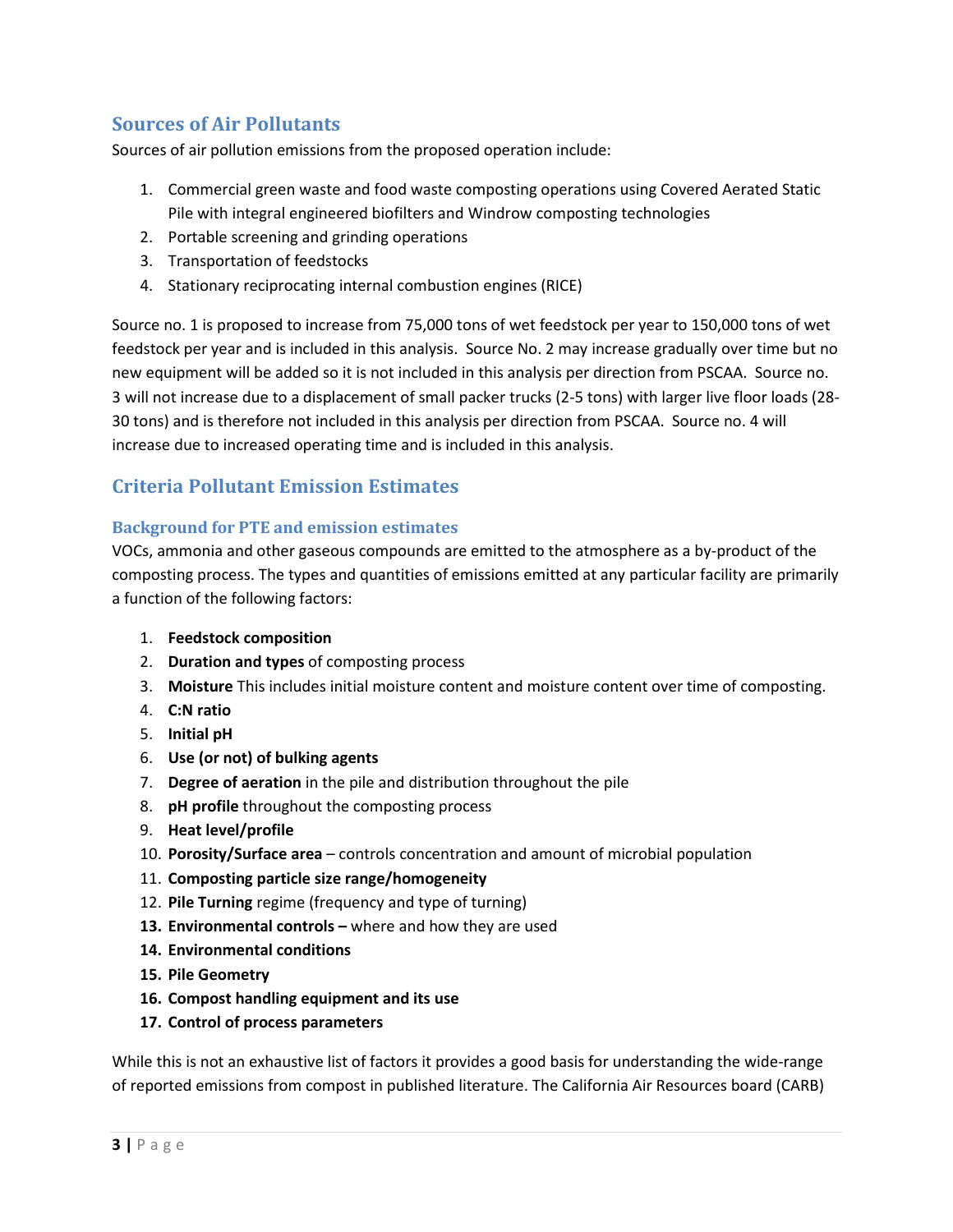has provided information on this subject; while acknowledging the limitations of the data provided. Many other studies and research papers are available on environmental controls and composting processes as well.

In reality, site specific emission testing is the only way to accurately assess a commercial composting facilities PTE or emissions. Emissions' testing was performed at the site twice; once in 2013 and once in 2018. Site testing was performed by Washington State Department of Ecology Environmental Engineers as part of Ecology research in 2013 and in conjunction with WSU in 2018. These tests provide site specific data on actual emissions from the facility. Since the 2013 testing, Lenz has improved many of its processes including CASP, biofilter and other operational efficiencies. Therefore results from testing indicate a worse-case scenario of emissions from the facility.

#### <span id="page-5-0"></span>**Emissions estimates for the proposed facility**

Site specific results from emission testing at the site have been evaluated and emission factors have been developed for VOCs, NH3 and HAPs and TAPs. In the report "Lenz Enterprises Compost Facility Air Quality Technical Report" prepared by ENVIRON International August 2013, data from the Ecology report was used to estimate VOC emissions at the LCF. The report states "*The VOC emission estimate based on the third party testing is 11.6 tons per year, based on toluene as the base species which would correspond to approximately 0.6 pounds of VOC per ton of organics processed*." However, during this testing neither the engineered nor the CASP biofilter caps were operationally optimized. These units were allowed to dry out during the test to facilitate emission testing. To factor for this condition, the EF of 0.6 pounds of VOC per ton of organics process must be reduced. Research shows that engineered biofilters that are not optimally maintained typically result in approximate 25-35% efficiency for reducing emissions; whereas well-maintained biofilters can reduce emissions up to 98%.

In the most recent emission report for the site entitled "Lenz Enterprises Compost Facility Proposed Expansion" prepared by EnviroComp Consulting, the same source data was used to estimate emissions however with a slightly modified method to refine the process (see attached report for more detail). This report calculates a VOC emission factor of 0.57 pounds of VOC per ton of organics processed. Because this was a technical report based on the same data the report, once again, did not factor in the diminished functionality of the biofilters because there was no data to support this claim.

Compost systems using technologies and operational plans similar to the LCF have also been tested and evaluated and emission factors have been estimated by industry experts. In the project Memo 272-038- 4 (Appendix A) Engineered Compost Systems (ECS) estimated VOC and ammonia emissions from the planned expansion, based on similar systems that are in operation and have been tested. This Memo states "Conclusion: An estimate of primary composting in a reversing CASP can be made as the average of the emission factor from the positive CASP and negative CASP data from above (0.05 lbs VOC as CH4 per wet ton feedstock)."

In early 2018, the department of Ecology and researchers from Washington State University (WSU) tested emissions at the site once again. Results from this testing were examined by Thomas Jobson, Ph.D, a professor of Civil and Environmental Engineering at WSU. Dr. Jobson's preliminary results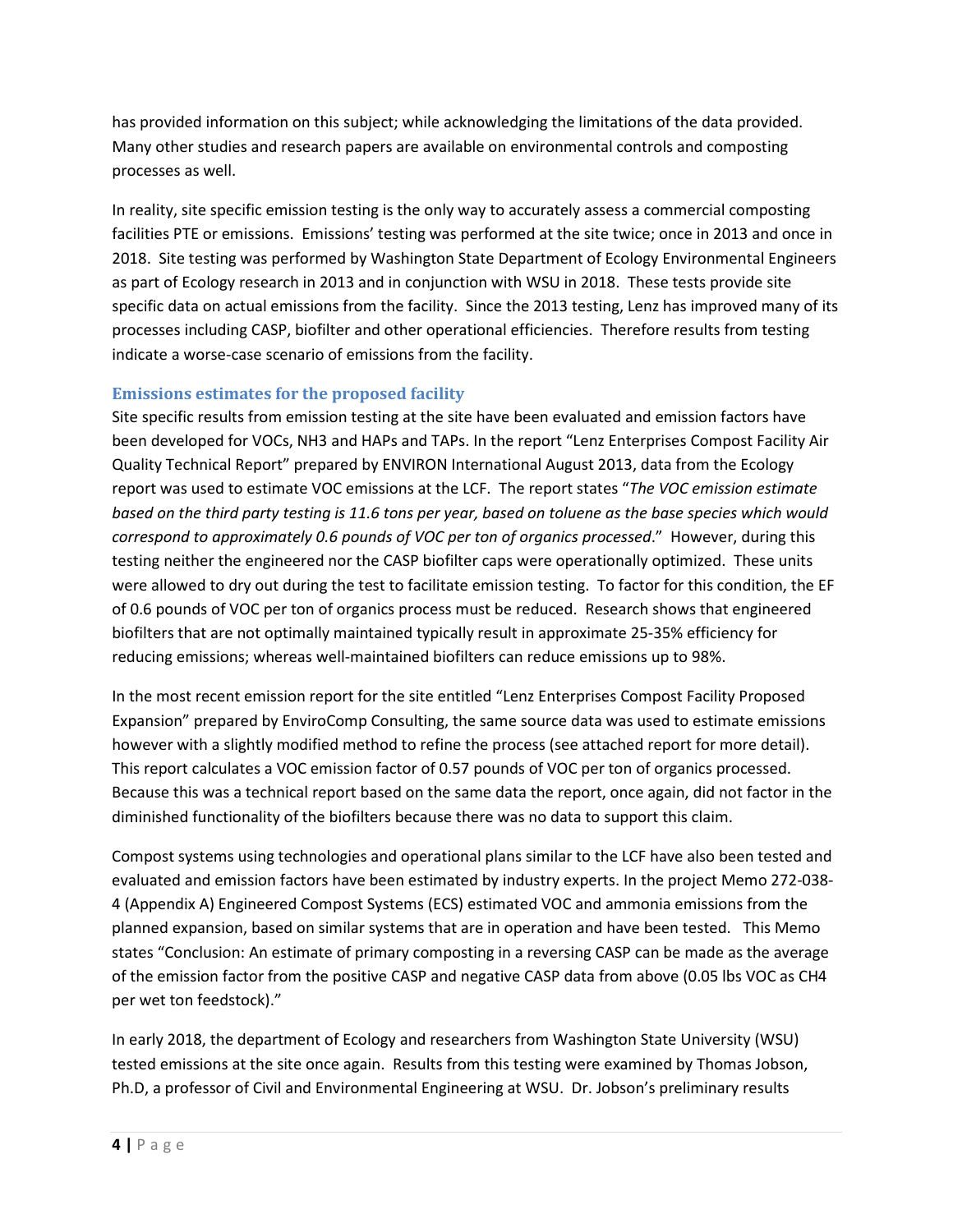indicate a VOC emission factor of 0.3 lbs/wet ton of feedstock processed. An email from Dr. Jobson is included in Appendix A.

The California Air Resources Board (CARB) has developed an Emissions Inventory Methodology for Composting Facilities that are partially applicable to the LCF. This method could be used to estimate VOCs and ammonia at the existing and proposed LCF however many of the assumptions formed and conclusions reached in the document are based on process that are engineered, designed and constructed significantly different than the LCF. The methodology states it is applicable to both ASP processes and windrow composting. Emission inventory methodology addresses composting facilities with feedstocks that include Greenwaste, co-composting (Greenwaste combined with other feedstocks) and food waste mixed with Greenwaste. The methodology applies to composting mixtures with up to 15% by weight Foodwaste. Acknowledged method limitations are addressed in the following discussion as they relate to use of this method for estimating emissions at the Lenz Composting Facility.

The method assumes that material is stockpiled prior to composting for up to 14 days before the active phase is initiated. Lenz Enterprises does not stockpile material. In contrast Lenz processes feedstocks as they are delivered resulting in de minimus stockpiling emissions. Therefore stockpiling emission factors are not included in this analysis.

The method assumes that air is directed through CASP systems in one direction only. The Lenz system uses a "reversing air system" that allows air to flow up through or down through the pile, or to be turned off, as required by the process. This process has been shown to be much more efficient and effective in composting material and reducing emissions (see California recommendation for CASP as BACT in composting). This functionality is acknowledged in the CARB EF methodology described in the following paragraph:

"*These VOCs are biogenic in origin; thus, they are biodegradable. Since these are biogenic and biodegradable compounds, any measure that would promote active biological processes will decrease their emissions. The key factors that need to be controlled to optimize the biological process of composting are oxygen content, moisture content, pH, and carbon:nitrogen (C:N) ratio*."

The Lenz CASP system promotes active biological processes through its continual monitoring and feedback mechanisms of air control; which in turn optimizes oxygen and moisture content and pH. Optimum carbon to nitrogen ratios are addressed in the site operations plan.

Numerous studies have shown that up to 90% of VOCs are emitted during the initial two weeks of composting. The Lenz CASP system reduces this timeframe significantly due to optimum environmental control of the process. Therefore this analysis assumes 10% of VOCs are still available to be emitted during the Windrow phase of composting at the Lenz facility.

The CARB method includes technologies other than CASP systems.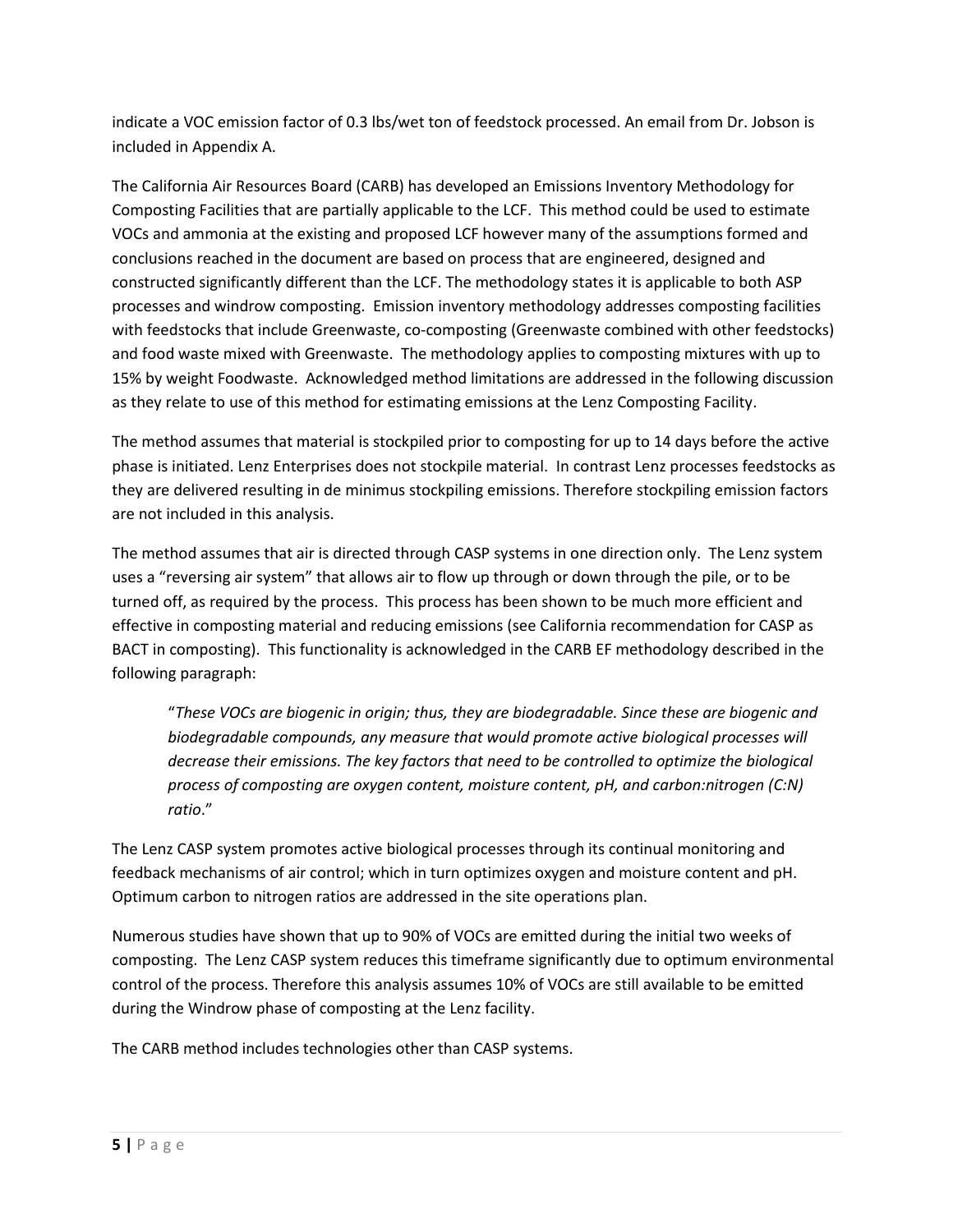The CARB method provides the following recommended emission factors for Greenwaste and Foodwaste based on available test data and the configuration of the facilities tested:

| Pollutant       | Stockpile (lbs/wet tons-day) | Composting Process (lbs/wet ton) |
|-----------------|------------------------------|----------------------------------|
| <b>VOC</b>      | 0.20                         | 3.58                             |
| NH <sub>3</sub> | N/A                          | 0.78                             |

Table 1 Recommended Emission Factors for Greenwaste and Foodwaste

Not all of the available emission test data that supports these numbers are relevant to the Lenz site due to technological and operational differences. Therefore the starting EF must be modified to accurately reflect those differences.

## <span id="page-7-0"></span>**Biofiltration**

The removal of odorous compounds within a biofilter starts with the transfer of contaminants from the air to the water phase, followed by adsorption to the medium or absorption into a water film, and finally biodegradation of contaminants within the biofilm. The overall effectiveness of a biofilter is largely determined by the properties and characteristics of the support medium, which includes porosity, degree of compaction, water retention capacity, and the ability to host microbial populations

The ARB EF document provides guidance for efficiency of environmental controls. Unfortunately, efficiencies documented in the guidance do not reflect efficiencies of well-maintained environmental controls. The ARB document identifies "Negative ASP with Biofilter" with forced negative air as being 25% efficient for VOC control and 53% efficient for NH3 control. While these numbers may be representative of a biofilter that is constructed and not maintained, they are not representative of a biofilter that is well-engineered, constructed of optimum materials and well-maintained on a daily basis such as is the case at the LCF. Onsite testing of Lenz engineered biofilters and ASP biofilter caps has coincided with research which indicates efficiency up to 98% for VOCs and NH3 control.

To accurately assess emission and PTE for the LCF, starting from the ARB documented emission factors, the following conditions need to be considered and adjustments made:

- 1. Feedstocks accepted at the LCF contain between 5-10% Foodwaste; not up to 15%
- 2. No stockpiling occurs at the LCF
- 3. The LCF has more efficient integral environmental controls than those identified
- 4. The LCF CASP system incorporates aeration downtime to optimize conditions and reduce energy consumption and emissions
- 5. LCF uses an optimized C:N ratio

Condition 1: Feedstocks delivered to the Lenz facility contain between 5-10 percent Foodwaste, averaging about 6 percent. Foodwaste contributes significantly to VOCs and NH3. Therefore a reduction factor of 25 percent has been used to approximate conditions at the LCF.

Condition 2: No stockpiling occurs at the Lenz site therefore no EF is used for this activity.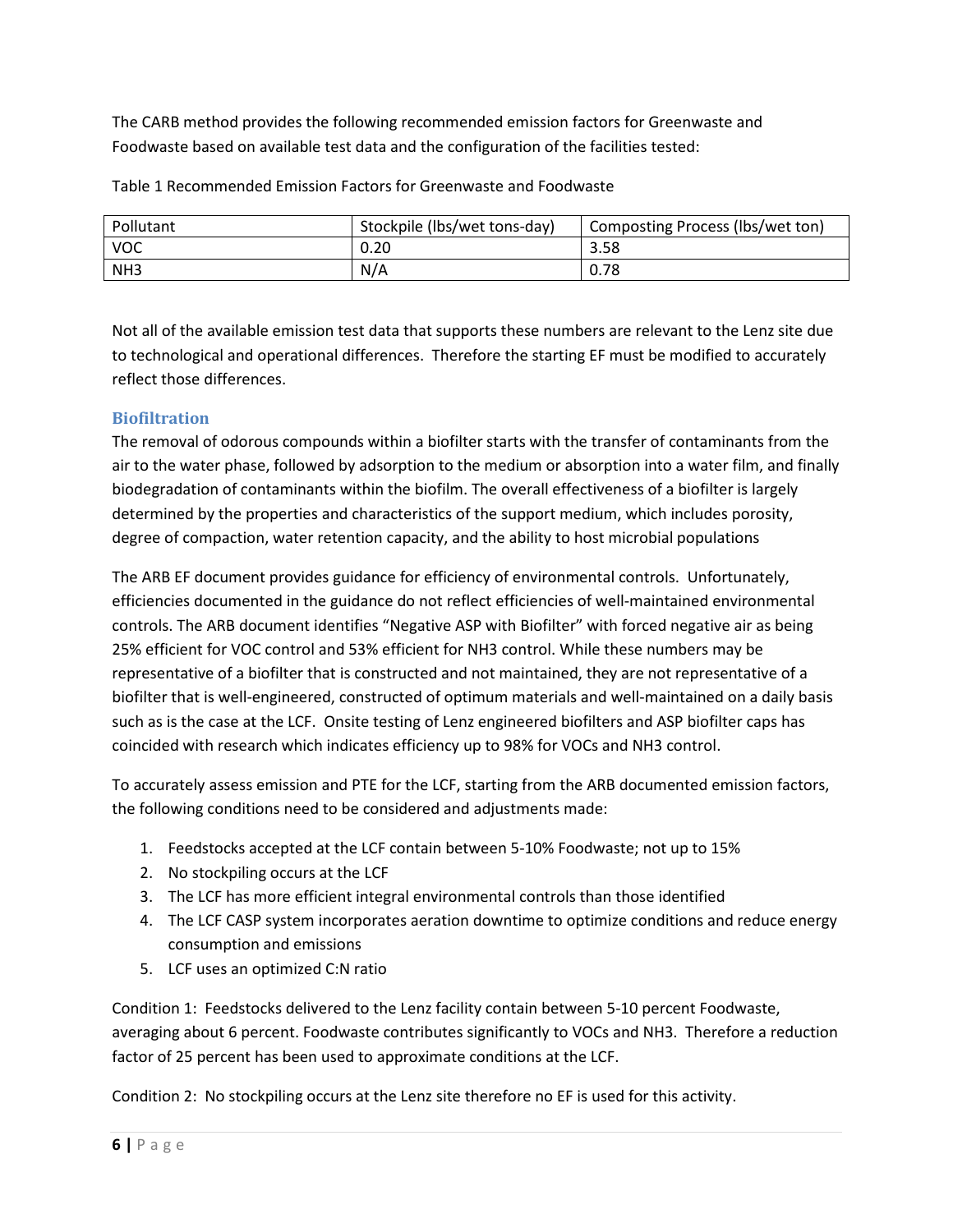Condition 3: Biofilters used at the LCF include engineered biofilters that treat emissions from downward airflow through the ASP and constructed biofilter caps that treat emissions from upward air through the ASP. The engineered biofilter is constructed of an optimum mixture of woody material, maintained at adequate moisture content, and is tested on a monthly basis. Biofilter caps on the ASP are an average of 12" in depth, constructed of an optimum mixture of woody material, and maintained at adequate moisture content. Site testing has shown the engineered biofilter to reduce emissions by up to 98 percent and biofilter caps to reduce emissions up to 95 percent. These percentages are used in this emission estimate comparison.

Condition 4: The ECS ASP system used at the LCF utilizes a constant feedback mechanism to optimize environmental conditions while maintaining airflow at minimum levels. This system includes a minimum 20 percent downtime (air is not flowing either up or down through the pile). This downtime reduces emissions by reducing air flow from the system. The minimum 20 percent downtime is used for this emissions estimate comparison.

Condition 5: Optimized C:N ratios can significantly reduce emissions from composting. The majority of data from the ARB Emissions Factor Inventory Methodology came from sites using low C:N ratio. LCF uses optimum C:N ratios. A conservative added reduction of 5% is included for this purpose.

Using the described values and adjustments and specific onsite data, Lenz has determined the following PTE and emissions for VOCs and NH3 for the proposed facility using the CARB EF method as a basis: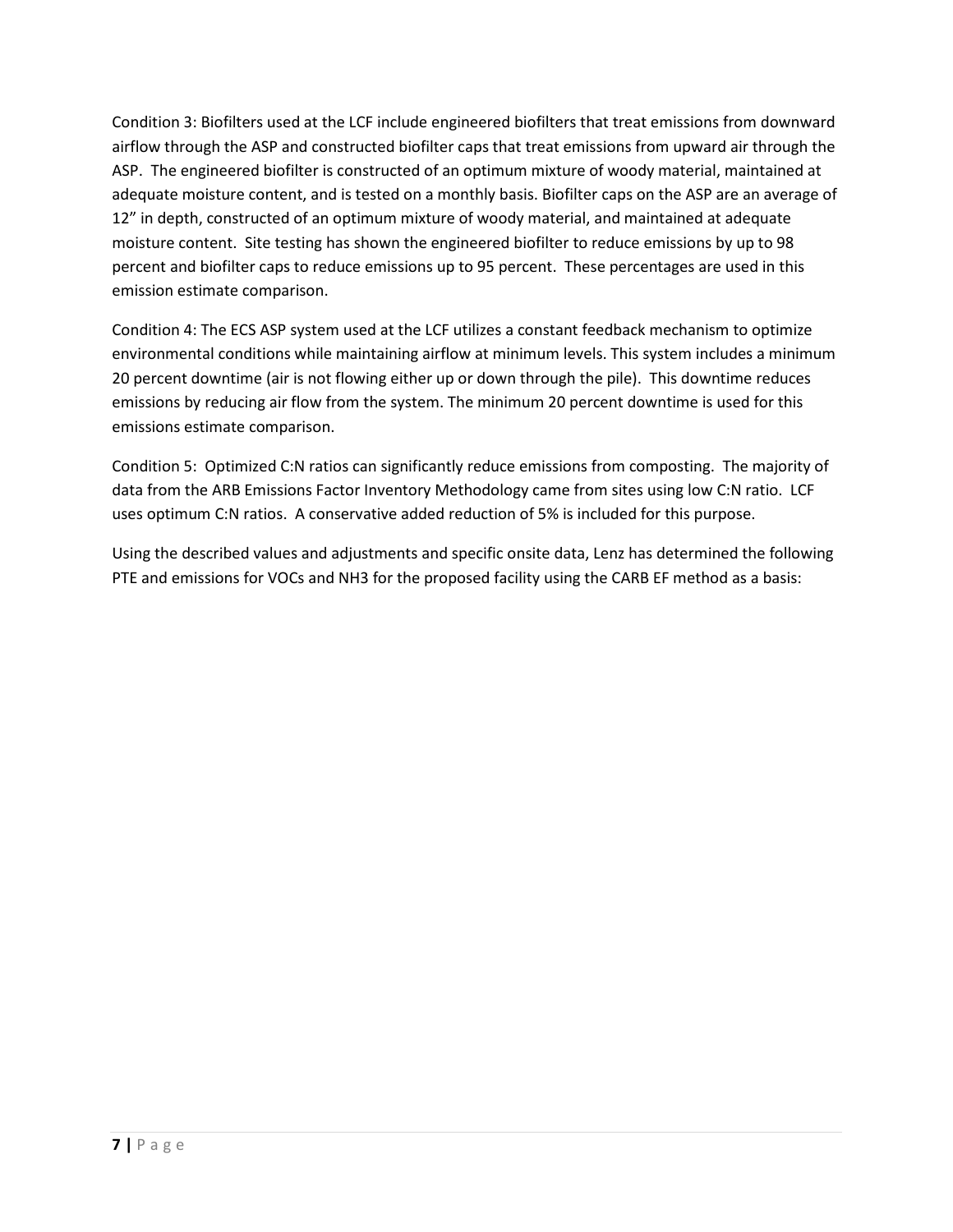| <b>Input values</b>                                                  |              |                       |                    |                              |         |     |           |
|----------------------------------------------------------------------|--------------|-----------------------|--------------------|------------------------------|---------|-----|-----------|
| <b>Assumptions</b>                                                   | <b>Value</b> | <b>Units</b>          |                    |                              |         |     |           |
| <b>Uncontrolled VOC EF</b>                                           |              | 3.580 lb/wet ton      | <b>CASP Bunker</b> |                              |         |     |           |
| Reduction due to less food waste, optimzed C:N ratio, no stockpiling |              | 98 %                  |                    |                              |         |     |           |
| Control efficiency negative flow (biofilter 5-foot)                  | 95 %         |                       |                    | 1-foot cover                 |         |     |           |
| Control efficiency positive flow (biofilter cover 1-foot)            |              | 0%                    |                    |                              |         |     | 5-foot    |
| Fraction of time with negative flow                                  | 0.4          |                       |                    |                              |         |     |           |
| Fraction of time with positive flow                                  | 0.4          |                       |                    |                              |         |     |           |
| Amount of VOC emission in the CASP (remaindcer in windrows)          | 90 %         |                       |                    |                              |         |     |           |
|                                                                      |              |                       |                    |                              |         |     |           |
| Output                                                               |              |                       | Positive Fan       |                              |         |     |           |
| <b>Calculations</b>                                                  | Value        | <b>Units</b>          |                    |                              |         |     |           |
| Reduced VOC EE due to difference in food waste                       |              | 0.0716 lb/wet ton     |                    | <b>Negative Fan</b>          |         |     | Biofilter |
| <b>CASP VOCEF after control</b>                                      |              | 0.072 lb/wet ton      |                    |                              |         |     |           |
| <b>Biofilter VOC EF after control</b>                                |              | 0.004 lb/wet ton      |                    |                              |         |     |           |
| CASP+Biofilter VOC EF after control                                  |              | 0.030 lb/wet ton      |                    |                              |         |     |           |
| <b>Windrow VOC EF</b>                                                |              | 0.003 lb/wet ton      |                    |                              |         |     |           |
|                                                                      |              |                       |                    |                              |         |     |           |
| $1 \text{ ton} =$                                                    | 2000 lb      |                       |                    |                              |         |     |           |
|                                                                      |              |                       |                    |                              |         |     |           |
|                                                                      |              | <b>CASP+Biofilter</b> | Windrow            | Total                        |         |     |           |
|                                                                      | tpy waste    | lb/wet ton VOC        |                    | lb/wet ton VOC lb/we ton VOC | t/y VOC | PTE |           |
| Current scenario                                                     | 75,000       | 2,255                 | 251                | 2,506                        | 1.3     | 1.3 |           |
| Future scenario                                                      | 150,000      | 4,511                 | 501                | 5,012                        | 2.5     | 2.5 |           |

Using this established methodology; VOC PTE and emissions for the proposed facility is 2.5 tons VOC per year.

A similar calculation has been performed for NH3 using the same reference for emission factors:



Using this established methodology; NH3 PTE for the proposed facility is 2.9 tons VOC per year.

#### <span id="page-9-0"></span>**Summary of VOC and NH3 Estimates**

Using a modified CARB method for estimating site emissions, values of 2.5 tpy and 2.9 tpy of VOCs and NH3 are calculated respectively. Industry expert opinion (See ECS Memo) of emissions from the proposed system estimates 3.3 tpy of VOCs annually (NH3 was not assessed) based on testing at similar sites. Using site specific data, and without adjusting for environmental control inefficiencies, (see EnviroComp report for baseline) 43.0 tpy VOC and 2.925 tpy of NH3 have been estimated. All these values are compared in Table 1.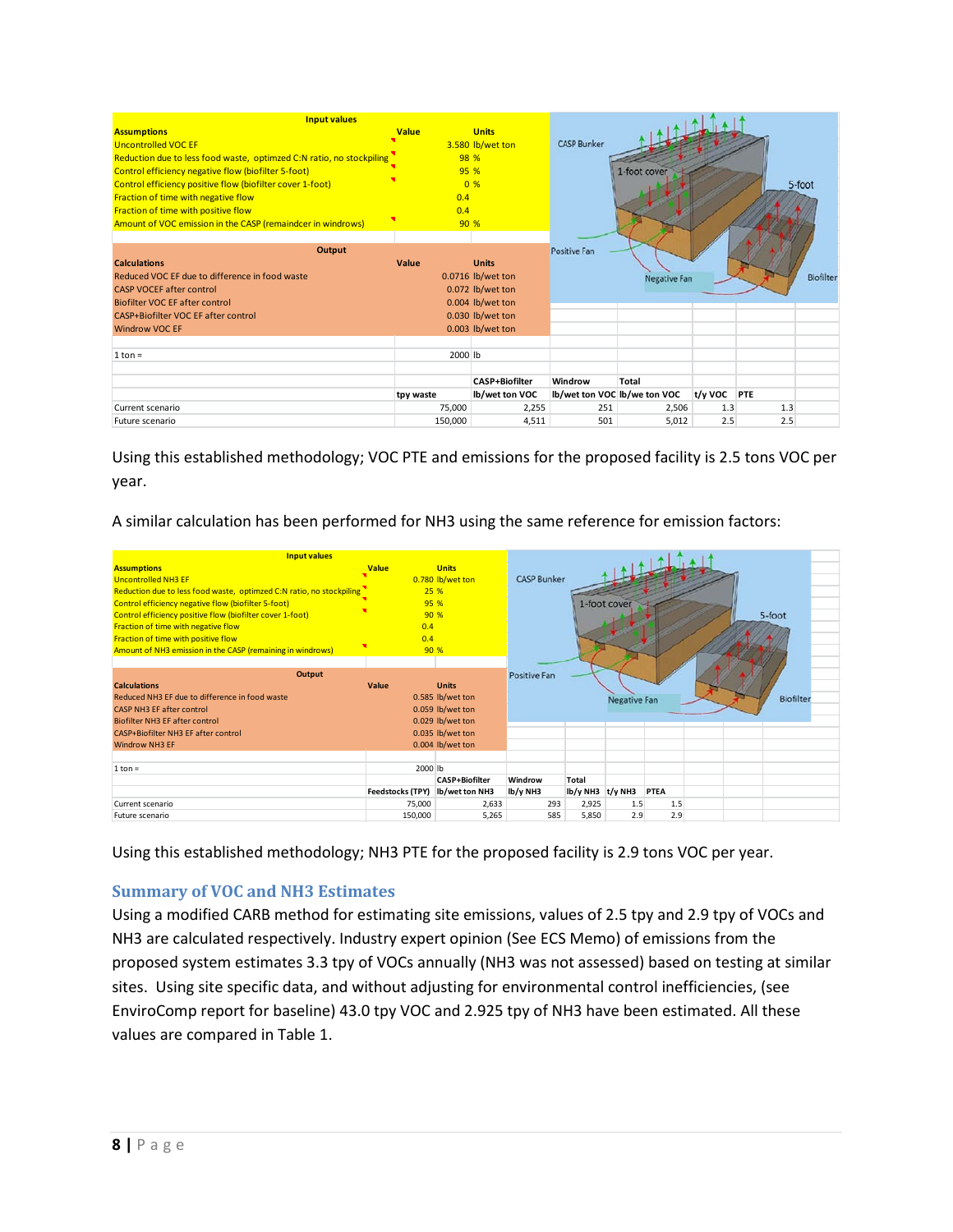Table 1. Comparison of VOC and NH3 tpy based on different methods

| Method                          | VOC tpy | NH <sub>3</sub> tpy |
|---------------------------------|---------|---------------------|
| Modified CARB method            | 2.5     | 2.9                 |
| Similar systems test data (ECS) | 3.3     | NT                  |
| EnviroComp                      | 43.0    | 2.925               |

Because the EnviroComp analysis did not include reductions for inefficiencies of the biofiltration units, this estimate is significantly different than the other two. Applying expected biofilter efficiencies would result in similar results.

If the PSCAA accepts emissions estimates provided in this submission, Lenz is willing to acknowledge worst-case scenario emissions and move forward with the permitting process using this data. If PSCAA does not accept these estimates then Lenz will be requesting additional PSCAA authorized testing at the site to confirm existing testing data.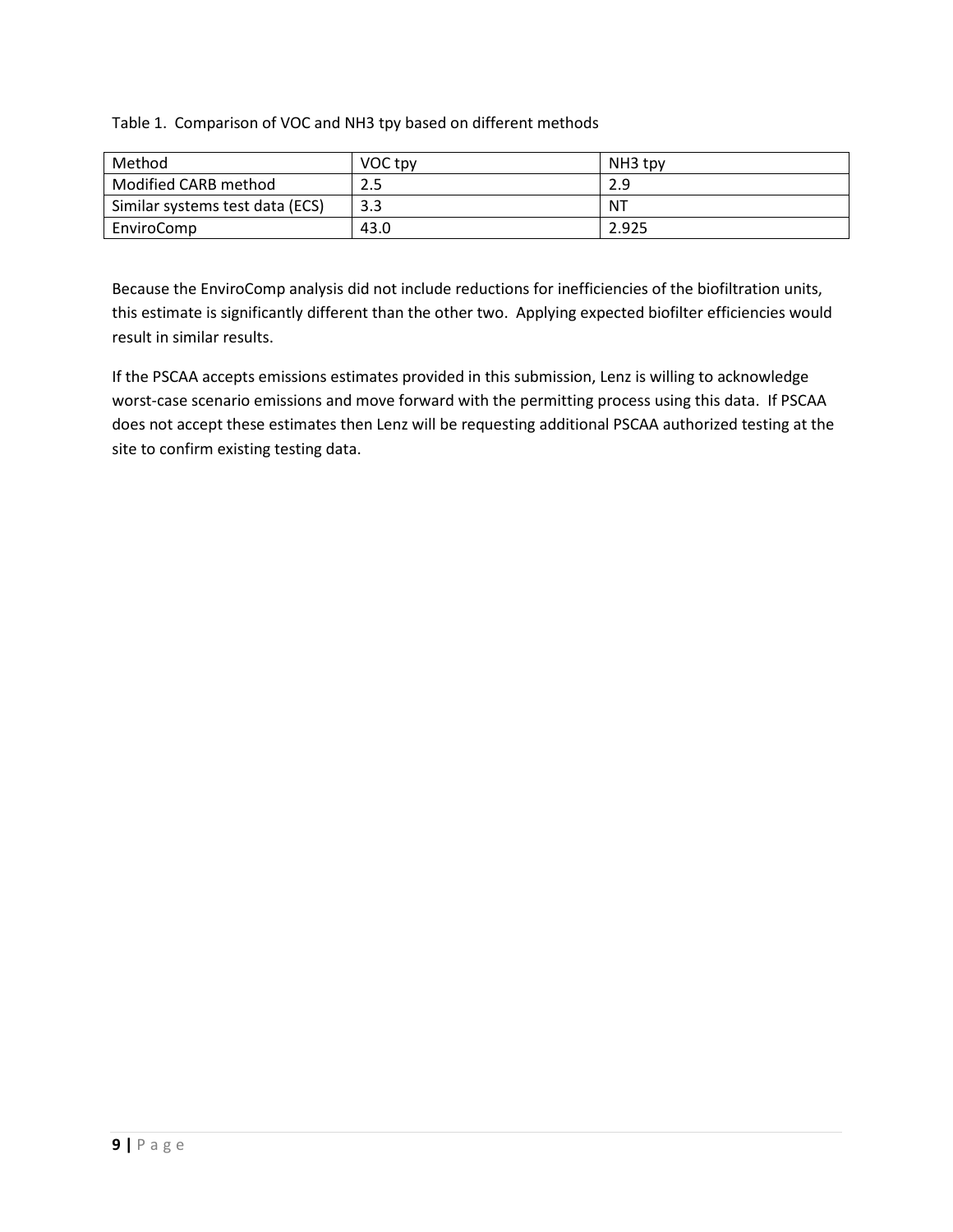#### <span id="page-11-0"></span>**Particulate Matter (PM), Sulfur dioxide (SOx) Nitrous oxides (NOx) and Carbon dioxide (CO)**

PM, SOx, NOx, and CO are primarily emitted due to the operation of stationary reciprocating internal combustion engines (RICE) used on site. The following table estimates emission of these sources based on engine type and size and estimated hours operated per year.

|                                        |     |              | RICE Engines Estimated emissions (tons/yr) |                          |          |                          |                       |              |      |  |
|----------------------------------------|-----|--------------|--------------------------------------------|--------------------------|----------|--------------------------|-----------------------|--------------|------|--|
| Manufacturer                           |     | BHP Hrs/yr   | PM                                         | PM10                     | PM2.5    | SO <sub>x</sub>          | <b>NO<sub>x</sub></b> | VOC.         | CO   |  |
| 2017 Komptech Nemus 2700 Trommel       | 97  | 2400         | 0.17                                       | 0.17                     | 0.17     | 0.16                     | 2.44                  | 0.2          | 0.53 |  |
| 2017 Screenpod Airvac 1600 Dual        | 68  | 2400         | 0.08                                       | $\Omega$                 | 0.08     | 0.08                     | 1.20                  | 0.1          | 0.26 |  |
| 6" Pioneer Trailer mounted diesel pump | 75  | 50           |                                            | $\overline{\phantom{0}}$ | $\Omega$ |                          | 0.03                  | $\Omega$     | 0.01 |  |
| 6" Pioneer trailer mounted pump #2     | 75  | 20           | 0                                          | $\overline{a}$           | $\Omega$ | ۰                        | 0.01                  | $\Omega$     |      |  |
| Airbo Light Plant                      | 15  | 20           |                                            | $\overline{\phantom{a}}$ | $\Omega$ |                          |                       |              |      |  |
| CEC 36X80 Stacker Conveyor             | 45  | 2400         | 0.04                                       | $\Omega$                 | 0.04     | 0.03                     | 0.53                  | 0.04         | 0.11 |  |
| CEC Screener 6' X 16'                  | 97  | 1500         | 0.11                                       | 0                        | 0.11     | 0.10                     | 1.52                  | 0.12         | 0.33 |  |
| Edge MS 8036 Conveyor / Stacker        | 37  | 2400         | 0.050                                      | $\Omega$                 | 0.05     | 0.05                     | 0.72                  | 0.06         | 0.16 |  |
| <b>Finaly Screener</b>                 | 37  | 20           | 0.000                                      | $\overline{\phantom{a}}$ | U        | $\overline{\phantom{0}}$ | C                     | <sup>0</sup> |      |  |
| Kohler GenSet                          | 134 | 1032         | 0.14                                       | $\Omega$                 | 0.14     | 0.13                     |                       | 0.16         | 0.43 |  |
| Komptech Hurrikan S                    | 96  | 1032         | 0.07                                       | $\Omega$                 | 0.07     | 0.07                     | 1.03                  | 0.08         | 0.22 |  |
| Komptech Screener Multistar L3 #1      | 85  | 1032         | 0.06                                       | $\Omega$                 | 0.06     | 0.05                     | 0.81                  | 0.07         | 0.17 |  |
| Komptech Screener Multistar L3 #2      | 85  | 516          | 0.03                                       | $\Omega$                 | 0.03     | 0.03                     | 0.4                   | 0.03         | 0.09 |  |
| Komptech Screener Multistar L3 #3      | 85  | 516          | 0.03                                       | $\Omega$                 | 0.03     | 0.03                     | 0.4                   | 0.03         | 0.09 |  |
| McCLusky Green Stacker / Conveyor      | 120 | 1032         | 0.11                                       | 0                        | 0.11     | 0.11                     | 1.61                  | 0.13         | 0.35 |  |
| MultiQuip Gen Set                      | 65  | 1032         | 0.03                                       | $\Omega$                 | 0.03     | 0.03                     | 0.47                  | 0.04         | 0.1  |  |
| Onan 125 KW Gen-Set                    | 86  | 1032         | 0.06                                       | $\Omega$                 | 0.06     | 0.05                     | 0.82                  | 0.07         | 0.18 |  |
| <b>MGL Picking Station</b>             | 20  | 1720         | 0.01                                       | $\Omega$                 | 0.01     |                          | 0.07                  | 0.01         | 0.02 |  |
| Powerscreen Phoenix 2100 Trommel       | 129 | 1032         | 0.13                                       | 0                        | 0.13     | 0.12                     | 1.86                  | 0.15         | 0.4  |  |
| Powerscreen Phoenix 3300 Trommel       | 139 | 1032         | 0.13                                       | $\Omega$                 | 0.13     | 0.12                     | 1.86                  | 0.15         | 0.4  |  |
|                                        |     | <b>TOTAL</b> | 1.25                                       | 1.25                     | 1.25     | 1.16                     | 17.78                 | 1.44         | 3.85 |  |

Table 2 PM, SOx, NOx, and CO estimated emissions

<span id="page-11-1"></span>Operating hours for engines are based on actual hours operated during previous year with increases added to hours for extended operations based on the proposed scenario. Emission factors and calculations were prepared using the Minnesota Pollution Control Agency Internal combustion engines air emission calculator "p-sbap5-25 – 4/8/19". These calculations are based on EPA standards.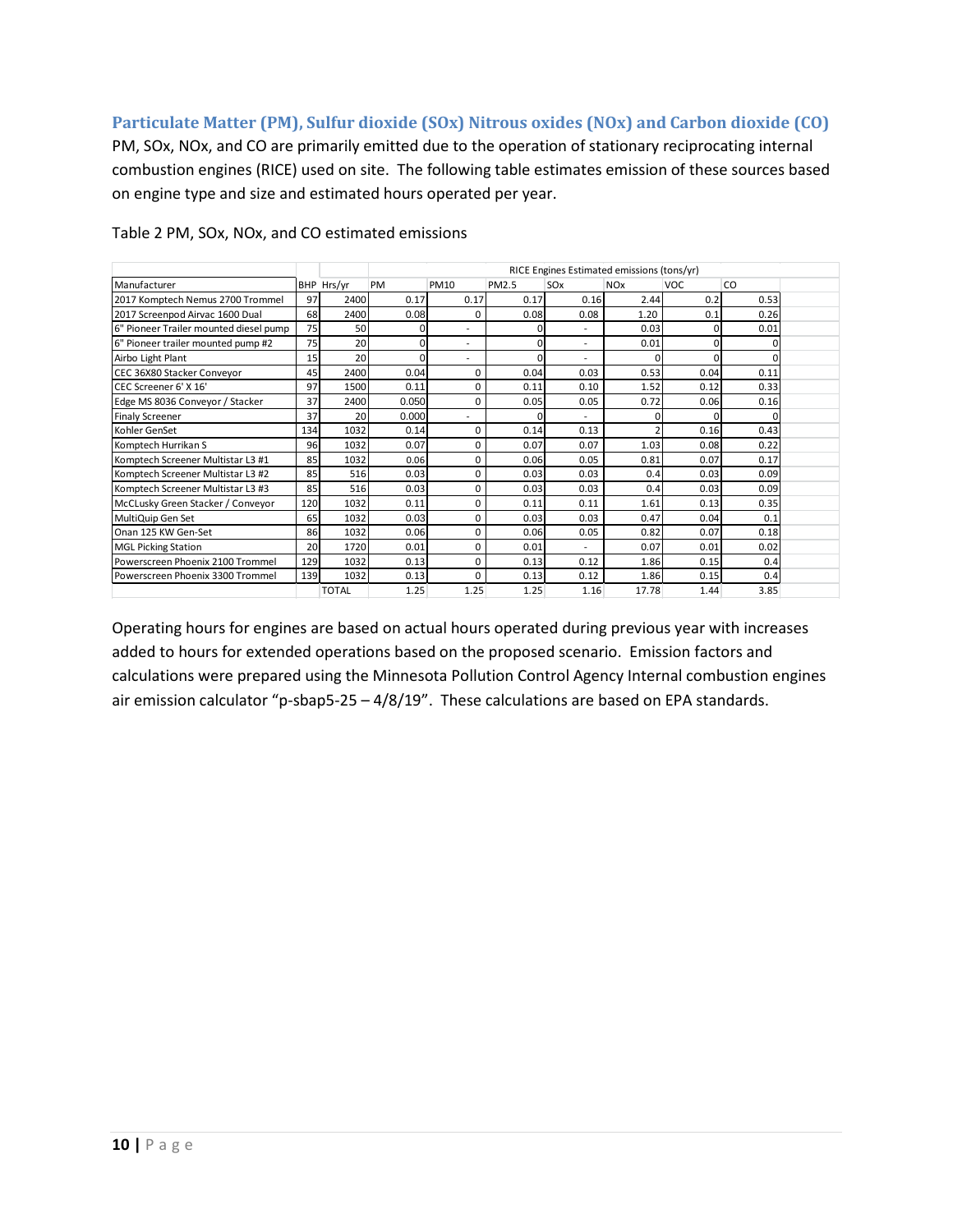# **Summary of Total Emission and PTE**

Criteria pollutants emissions and Potential to Emit (PTE) levels have been calculated for the proposed Lenz Enterprises compost facility based on best available data, site specific testing, and actual operations as conducted at the Lenz facility. Baseline uncontrolled emissions for VOC and NH3 emissions were taken from the California Air Resources Board (CARB) Emission Inventory Methodology for Composting Facilities. Applicable reductions for emission controls were applied and tons per year were calculated for the facility. Table 3 summarizes results from this calculation.

Table 3 Estimated VOC and NH3 Emissions from the proposed Lenz Compost Facility

| Pollutant             | Tons/year |
|-----------------------|-----------|
| <b>VOC</b>            | 44.44     |
| NH <sub>3</sub>       | 2.925     |
| CO                    | 3.85      |
| <b>NO<sub>x</sub></b> | 17.78     |
| <b>PM10</b>           | $4.45*$   |
| SOx                   | 1.16      |
| <b>HAP</b>            | $2.39**$  |

\* PM results include Road Dust Emission Factors (see Environ 2013 report for details)

\*\* See emissions report for details.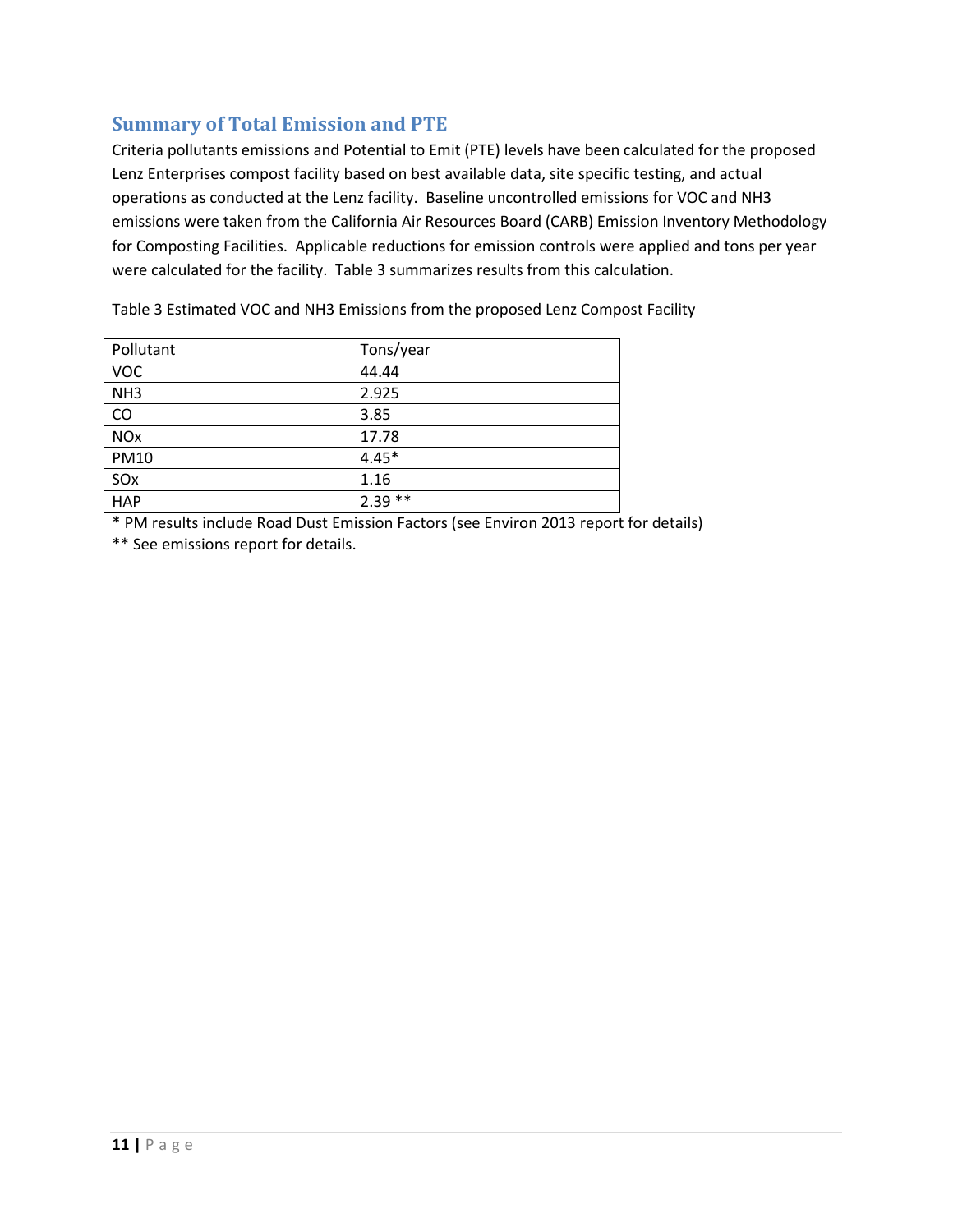#### <span id="page-13-0"></span>**References**

- 1. "Lenz Enterprises Compost Facility Air Quality Technical Report" prepared by ENVIRON International August 2013.
- 2. "ARB Composting Emissions Inventory Methodology" California Air Resources Board (CARB) March 2015.
- 3. "Air Emissions Control for Composting Operations; Biocycle March 201, Vol. 53, No. 3, p. 27.
- 4. "Compost VOC Emission Factors". SJVAPCD September 2010.
- 5. "Emissions Testing of Volatile Organics Compounds from Greenwaste Composting at the Modesto Compost Facility in the San Joaquin Valley". May 2008.
- 6. "Enhanced Biofilter Design for Consistent Odor and VOC Treatment" Bedminster Bioconversion Corp.
- 7. "Greenwaste Compost Site Emissions Reductions from Solar-powered Aeration and Biofilter Layer" SJAPCD, May 2013.
- 8. "Guidance on limiting Potential to Emit in New Source Permitting" EPA June 1989.
- 9. "Guidelines for Calculating Emissions from Greenwaste Composting and Co-Composting Operations South Coast Air Quality Management District. February 2015.
- 10. "Potential to Emit" A guide for small businesses. EPA 4456/B-98-003, October 1998.
- 11. "Washington State Compost Facilities; Nuisance Odors and Air Toxics from Composting Discrete Ambient and Source Air Sampling" Washington Department of Ecology, June 2013.
- 12. An Investigation of Odors and Volatile Organic Compounds Released during Composting. M. Krymien et. al. December 2011.
- 13. Ozone Precursor, Particulate Matter and Particulate Precursor Emissions from Composting Operations. Maricopa County Air Quality Department. January 2018.
- 14. Transport and Fate of Nitrogen-Containing Compounds in Gas-Phase Biofilters: A Swing Test to Mitigate Ammonia. Wheeler et. al. 2001.
- 15. Using Bioreactors to Control Air Pollution. US. EPA EPA-456/6/R-03-003. September 2003
- 16. Report on Revision to 5<sup>th</sup> Edition AP-42 Section 3.4 Large Stationary Diesel and All Stationary Dual-fuel Engines.
- 17. Understanding biofilter performance and determining emission concentrations under operational conditions. ER36 Final Report June 2014.
- 18. Notice of Construction; Final recommendation to Approve Olympic Region Clean Air Agency. Issued to: Silver Springs. March 2012.
- 19. Phase II SBIR Grant Final Technical Report: The development of a low cost, environmentally compliant on-site animal manure management composting trechnology. 2008.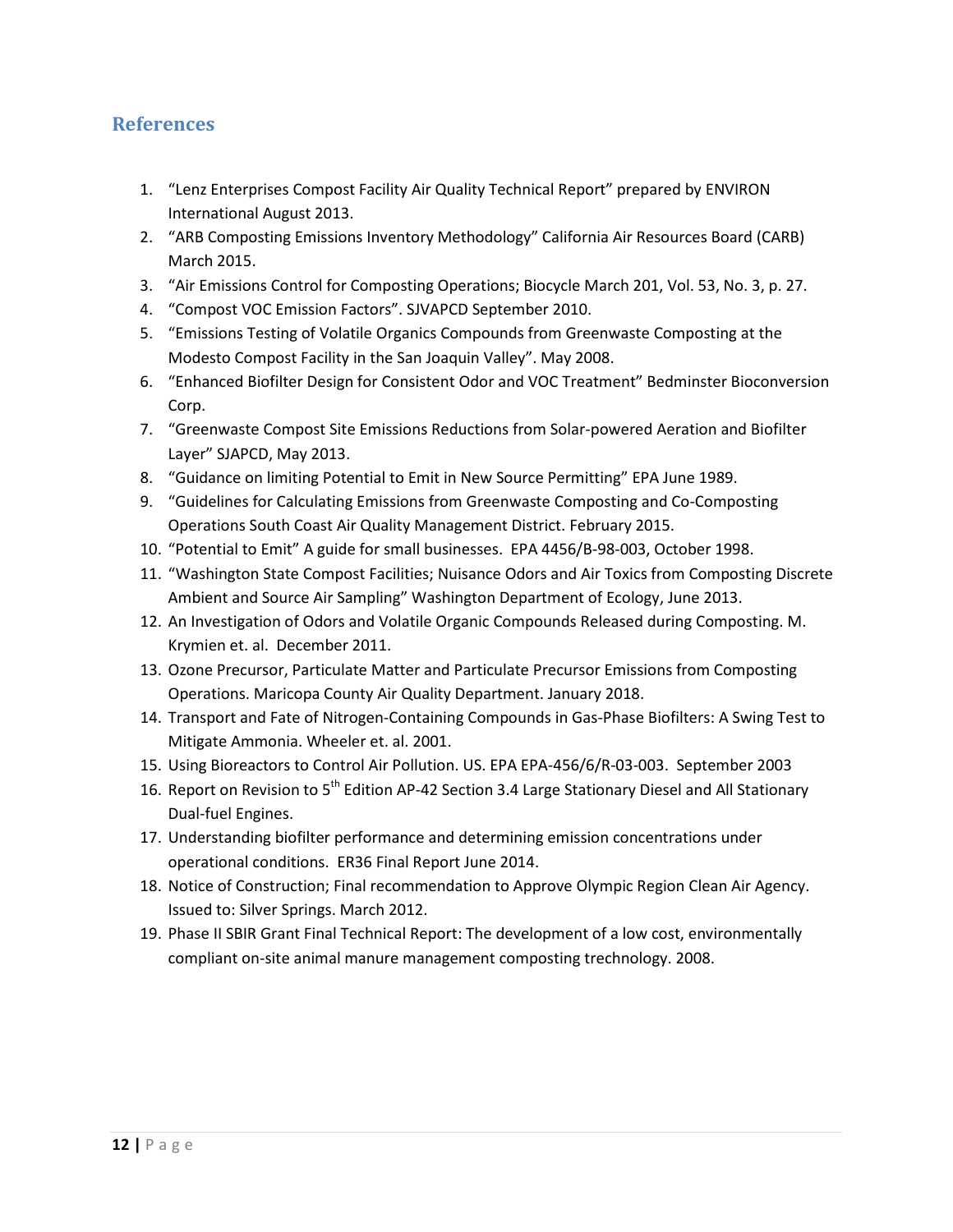<span id="page-14-0"></span>**APPENDIX A: Supporting Documentation**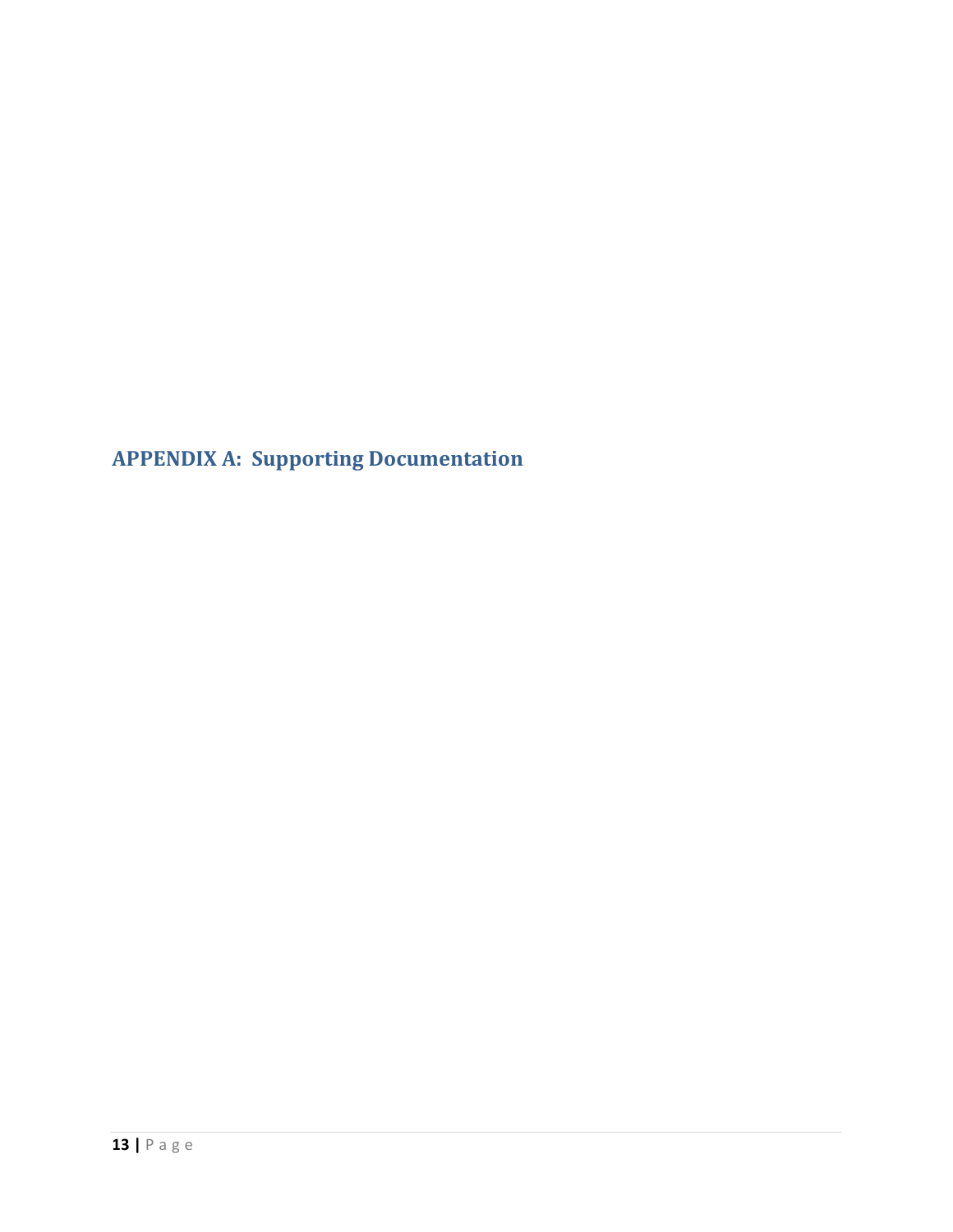RE: Lenz compost emission factor

Jobson, B Thoma[s tjobson@wsu.edu](mailto:tjobson@wsu.edu)

Sent: Tue 7/16/2019 10:52 AM

To: Edward Wheeler

Hi Ed,

I was out on a bit of a break so haven't been thinking about compost emissions lately.

Returning to your pile and using the new dimensional data.

I'm assuming a total VOC emission rate of 237.9 g /  $m^2$  from the measured compounds over the ASP lifetime of 30 days. We are missing ethanol and methanol data so this value is an underestimate of total VOC emissions. The total VOC was simply found by summing up concentrations of VOCs identified in our GC-MS analysis.

Assuming a wet compost density of 1000 lbs / yd^3 the VOC emission factor would be:

VOC emission factor = (237.9 g /m^2)(195 m^2) / (778 yd^3)(1000 lbs/yd^3)

VOC emissions factor = 0.3 lbs / wet-ton

So this is a pretty rough estimates. I would bet your emission are no greater than 1 lbs total VOC / wetton. The missing methanol and ethanol and other stuff (like acids) that didn't get measured or quantified might double this value.

**Cheers** 

Tom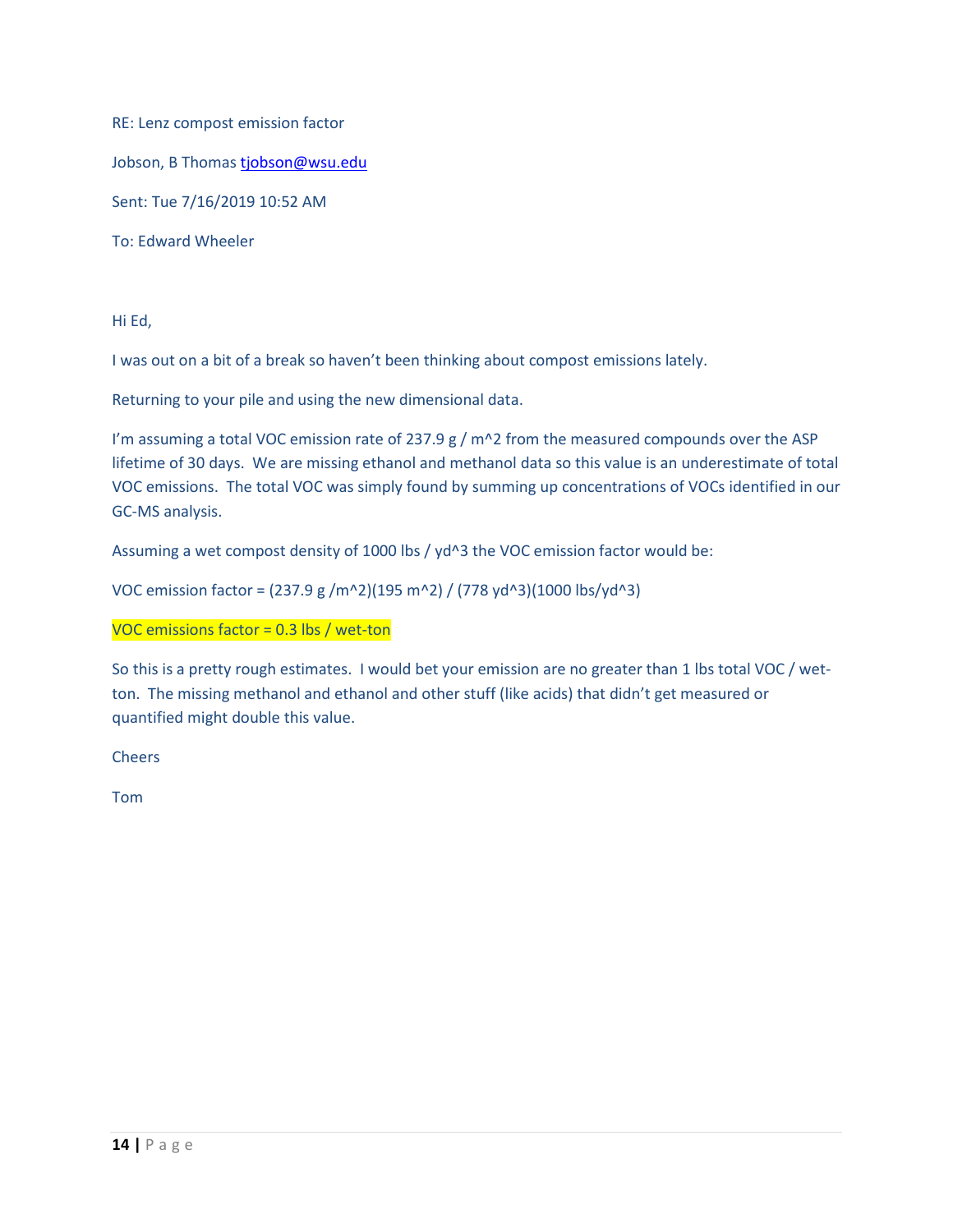

# engineered **COMPOST** systems

| DATE:           | 5/29/19                                                        | ECS PROJ. NO.:       | P272-038      |  |  |  |
|-----------------|----------------------------------------------------------------|----------------------|---------------|--|--|--|
| BY:             | Tim O'Neill, Geoff Hill                                        | <b>PROJECT NAME:</b> | Lenz Phase II |  |  |  |
| $\vert$ TO:     | <b>Edward Wheeler</b>                                          | COPY TO:             | Jason Lenz    |  |  |  |
| <b>SUBJECT:</b> | VOC emissions from ECS Negative CASP and generic Positive CASP |                      |               |  |  |  |

#### RESPONSE REQUESTED

| .<br>∵-Maii<br><b>No</b><br>Call<br>'es<br><b>NO.</b><br>ODV ت<br>ле<br>-<br>. . |  |
|----------------------------------------------------------------------------------|--|
|----------------------------------------------------------------------------------|--|

#### **Overview**

ECS has been tasked with providing an estimate of VOC emissions that could be expected from a negative CASP passing through a wood chip biofilter and a positive CASP passing through a moist biocover layer. Together these estimates could be used to estimate the VOC emission associated with a reversing CASP system as is planned for the Lenz Phase II expansion (and currently operating). We have also included recent emission results from food waste piles at Napa, CA.

#### **Negative CASP Emissions**

A private client in Southern California installed an ECS system two years ago and has conducted third party source testing, with the approval from the South Coast Air Quality Management District (SCAQMD), of the air emissions. Emissions were measured using the full **EPA (South Coast) 25.3 methodology.** Given the negative aeration, the SCAQMD was not concerned with emissions from the pile surfaces; only the emissions from the biofilter were sampled and analyzed. The system is not a LFT aeration floor like Lenz, but a pipe on grade aeration floor which is likely to deliver less uniform air distribution and thus have the potential for hot spots with higher emissions. Also this facility processes as high as 40% food waste combined with green waste in a rough mix. All in all, this facility provides a fairly conservative comparison for emissions from a negative CASP with LFT aeration floor and lower amount of food waste in the mix.

The source testing results were as follows:

| <b>Emission</b> | Post biofiltration (Ib/wet ton) |
|-----------------|---------------------------------|
| VOC (as CH4)    | 0.0018                          |
| NH <sub>3</sub> | 0.00073                         |

#### **Positive CASP Emissions**

CalRecycle conducted a full-scale research project in the spring of 2013 at an composting facility in Tulare California which included extensive side-by-side source testing on a positively aerated bio-layer Covered ASP and unaerated turned windrows. All side-by-side test were conducted using the same feedstock mix of green waste and food waste. Emissions were measured using the full EPA 25.3 methodology. The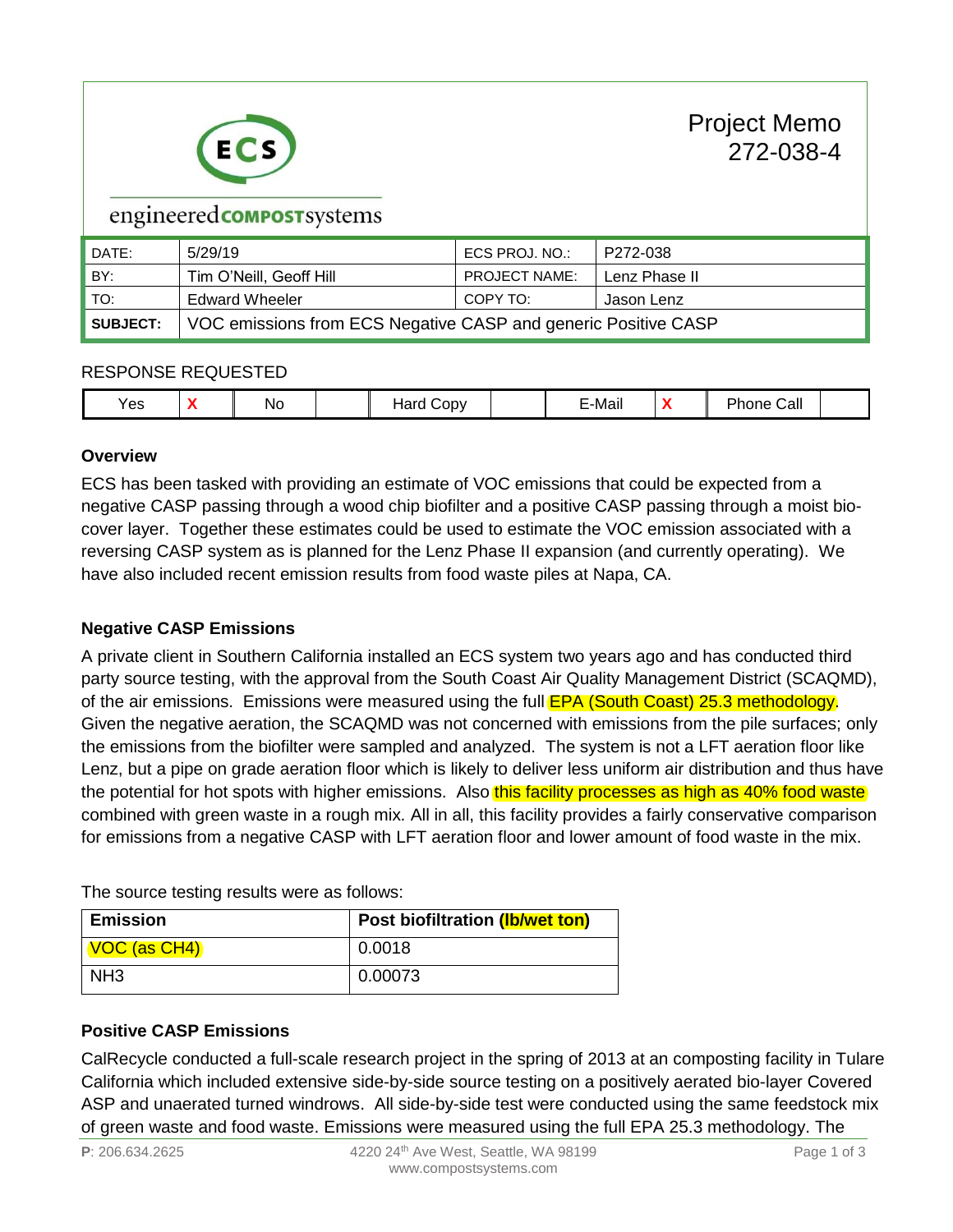positive CASP's were shown to reduce VOC emissions by 98.8% over the unaerated windrows, despite having very poorly design aeration systems. To **suppress VOC emissions the CASP surfaces were** consistently irrigated with sprinklers with application rates averaging 3" per day. This kept the surfaces cool and moist to readily absorb and bio-oxidize the VOCs. It was noted that water penetrated two feet deep in some places. Based on reasonable assumptions we calculate that 1.3x the mass of wet mix was added in mass of water over the 22 day retention period. From ECS experience, as much as 0.5x the weight of compost mix is needed to mitigate moisture loss through to a well stabilized compost in an aerated turned system. The water use during the trial was excessive yet achieved very high VOC reduction control despite a poorly designed aeration system. A reversing CASP system with top cover irrigation control could be expected to perform similarly if the surface of the CASP is cool and moist.

| <b>Emission</b> | Post wet cover-layer (lb/wet ton) |
|-----------------|-----------------------------------|
| VOC (as CH4)    | 0.099                             |
| NH <sub>3</sub> | 0.017                             |

The results are published here:

Summary:<https://www.calrecycle.ca.gov/organics/air> Full report: [http://www.valleyair.org/Grant\\_Programs/TAP/documents/C-15636-ACP/C-](http://www.valleyair.org/Grant_Programs/TAP/documents/C-15636-ACP/C-15636_ACP_FinalReport.pdf)

[15636\\_ACP\\_FinalReport.pdf](http://www.valleyair.org/Grant_Programs/TAP/documents/C-15636-ACP/C-15636_ACP_FinalReport.pdf)

#### **Fresh Tipped Food & Green Waste Piles at Napa CA**

An ECS client hired ECS and a fully approved source testing company to measure the fluxes from their raw feedstock piles. The following are surface emission flux rates (lbs VOC (as CH4) per wet ton of feedstock contributing to the emission surface per day of retention time) measured using the 25.3 methodology.

| <b>Emissions (Ib/wet</b><br>ton/day) | Coffee  | Food 2  | Food 3 | Green 1 | Green 2 |
|--------------------------------------|---------|---------|--------|---------|---------|
| VOC (as CH4)                         | 0.01    | 0.1     | 0.2    | 0.03    | 0.04    |
| NH <sub>3</sub>                      | 0.00026 | 0.00035 | 0.0004 | 0.0002  | 0.00021 |

#### **VOC sources not covered, but usually low compared to feedstock piles and primary composting:**

- Curing (usually 10% of active processes)
- Storage piles (minimal contribution especially if stabilized material dominates the pile)
- Screener (hard to measure)
- Windrow turning (hard to measure)

#### **Conclusion**

An estimate of primary composting in a reversing CASP can be made as the average of the emission factor from the positive CASP and negative CASP data from above (0.05 lbs VOC as CH4 per wet ton feedstock). In order to achieve this emission factor, the full planned retention time would need to be